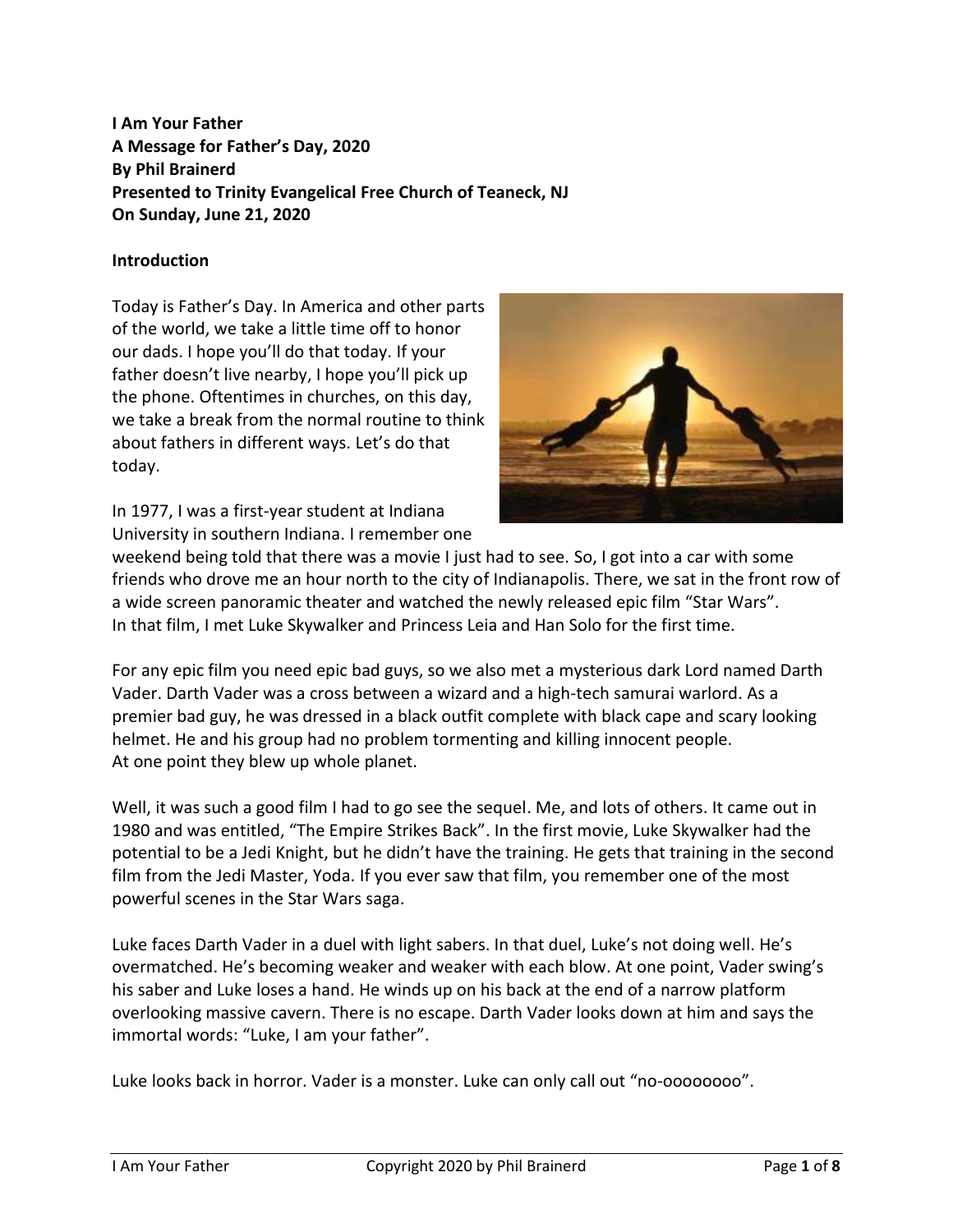He hates the prospect of being taken in by Vader so much, he throws himself off the platform into the darkness, likely falling to his death. Will he survive that fall? There may be someone in the audience who hasn't seen it, so I won't say.

Let's think about all this. We have a character in a movie, Luke Skywalker, who never knew his father. When he finds his father, his father turns out to be a monster. A man to be despised by any person who wants to be described by the word, "good".

You know what? Many people have a father that they don't know. In the Bible, we're told we have a father in heaven. Many are surprised by that. They've never met him. They don't know him.

What would it be like to meet your heavenly Father? Would it be like Luke meeting his father, something to cause horror? Or, would it be a joyous event? Or perhaps something in between?

Sadly, there are many who have grown up in churches. They believe they have a heavenly Father. But, they don't know him very well.

The Bible has a lot to say about him, so we can't cover everything in one session. Since we're currently in the book of Matthew, let's see what Matthew has to say. Recall that Matthew wants his friends to know about Jesus. So, we'll let Matthew tell us what Jesus, the Son of God, has to say about our heavenly Father.

We'll focus our talk today around some questions about our heavenly Father.

- I. Who is he?
- II. What is he like?
- III. Why would anyone *not* want to meet him?
- IV. How can you meet him?

### **I. Who Is He?**

Let's look at one of the most famous passages in the Bible: The opening of the "Lord's Prayer".

Jesus was telling his followers about Prayer. He started by telling them some things to avoid. Then, he said these famous words: "This, then, is how you should pray: "'Our Father in heaven, hallowed be your name…'" (Matthew 6:9)

So, Jesus started by saying, "Yes, we have a Father." The Father lives in the realms of heaven. He's very important. His name is to be hallowed. -It is to be revered and spoken only with love, awe, and incredible respect.

As we read the Old Testament of the Bible, we see an unfolding of knowledge about God.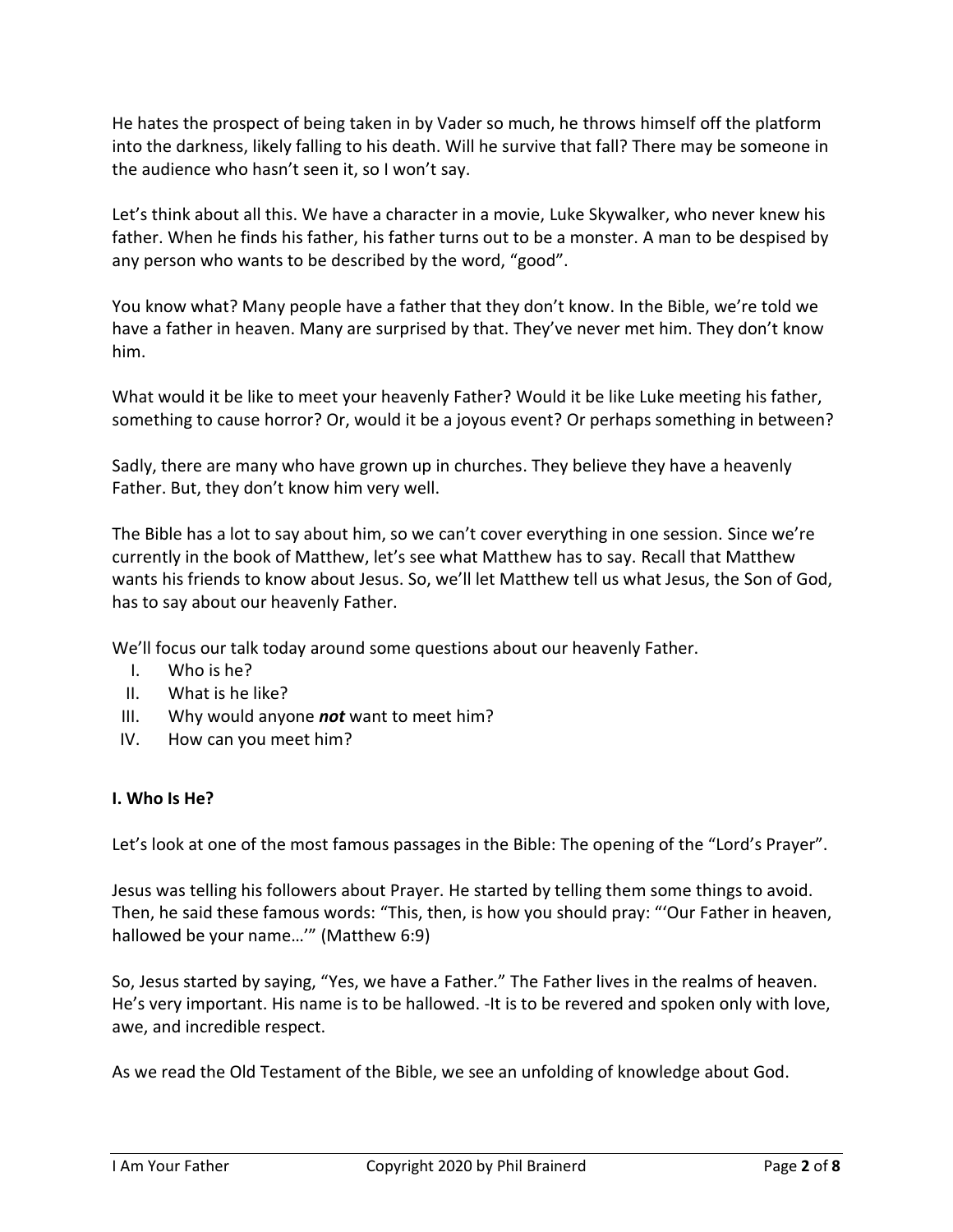Some of his qualities are like that of a father. Ideal fathers are caring and giving, and they protect their children. So, people started referring to God as "Father". Let's look at the prophet Isaiah.

Yet you, Lord, are our Father. We are the clay, you are the potter; we are all the work of your hand. (Isaiah 64:8)



Prior to that people always thought of God as the Creator. Isaiah expands on that a bit. The Father is like a master artist. Artists can use a lot of things to work their art. Isaiah pictures an artist who uses clay.

Master artists have an image in their mind. The best artists know exactly what they want their finished product to look like. And that's how it is with the father. He is our maker. But, he's no

amateur. He's a master, and he knows exactly what he wants to make.

We won't go into all the passages, but in order for God to be the Creator, he must have unthinkable power. Without great power, you can't make a universe, much less all of us.

So, the Father is God. He lives in Heaven. He's important, in fact, the most important being in the universe. In fact, he made the universe. And he has a plan. He is a master artist who knows exactly what he wants to make.

So, now we know something about our Father. Let's ask the next question.

### **II. What is the Father like?**

What is he like? After we learn about the power of God, we need to learn about his character.

### **A. He is good.**

The Father is good, and he is generous with his children.

7 "Ask and it will be given to you; seek and you will find; knock and the door will be opened to you. 8 For everyone who asks receives; the one who seeks finds; and to the one who knocks, the door will be opened. 9 "Which of you, if your son asks for bread, will give him a stone? 10 Or if he asks for a fish, will give him a snake? 11 If you, then, though you are evil, know how to give good gifts to your children, how much more will your Father in heaven give good gifts to those who ask him! (Matthew 7:9-11)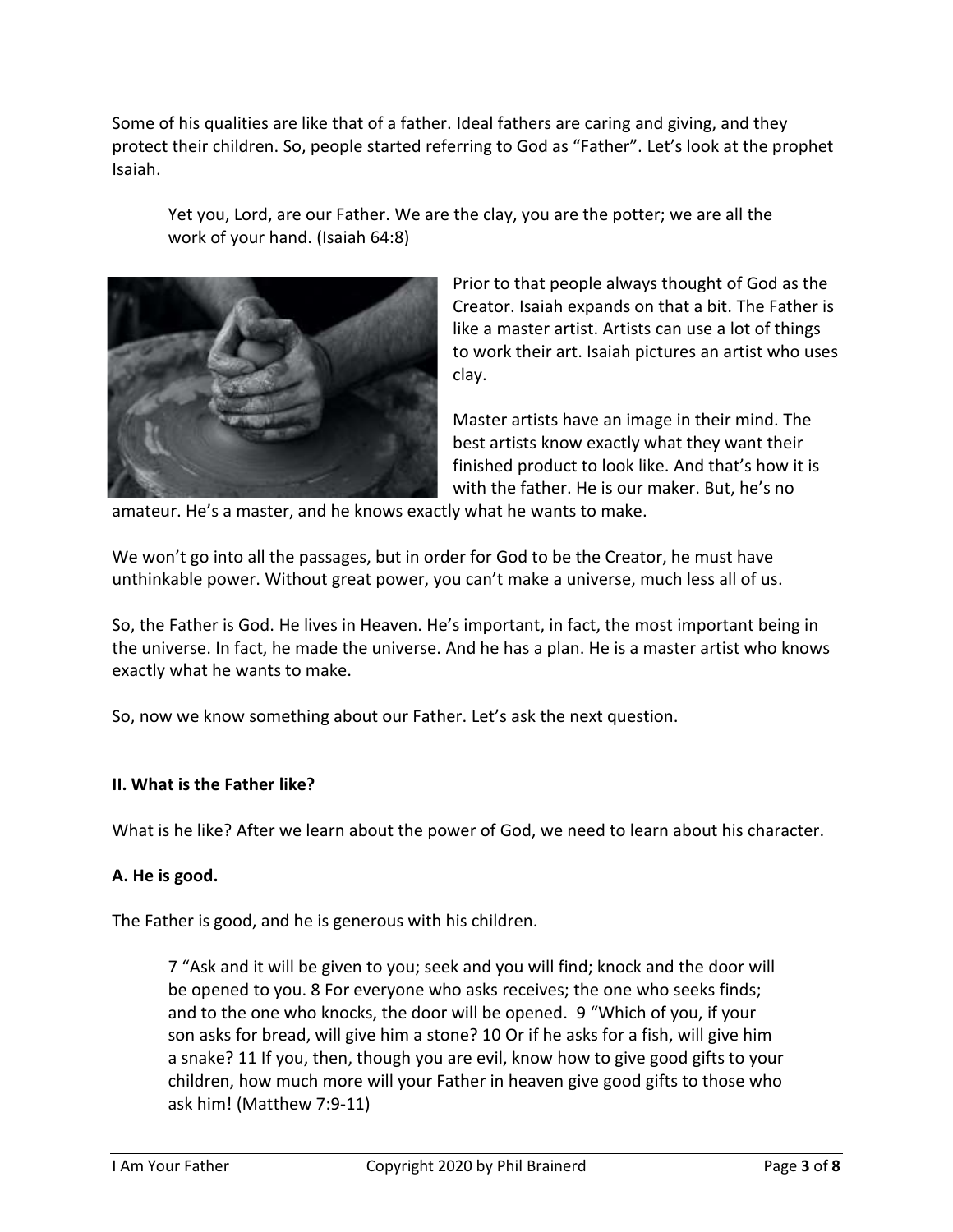Jesus uses earthly parents as an example. Most parents take care of their children. If you have a child, and your child says, "I'm hungry", what do you say? Do you say, "Here's a shoe - Chew on it for a while"? No. If it's time to eat, you give your children something to eat. If you want to feed your children, your heavenly wants to feed you.

Further, there's character involved. We have problems. We're imperfect. We sin. God on the other hand, is perfect and good. So, if we, Jesus says, who are evil, know how to give good things to our children, how much more does your heavenly Father want to give good gifts to his children.

# **B. He knows everything.**

Next, the Father in heaven knows everything.

"… your Father knows what you need before you ask him." (Matthew 6:8)

In this statement, there are two important things. We're told that our Father in heaven knows what we need. *That's because he knows everything.* Going back to the prophet Isaiah:

28 Do you not know? Have you not heard? The Lord is the everlasting God, the Creator of the ends of the earth. He will not grow tired or weary, and his understanding no one can fathom. (Isaiah 40:28)

To say that God has "understanding no one can fathom" is another way of saying he knows everything. Anyone who wants to create a universe need that.

Can you imagine what would happen if God didn't know everything? One day, he starts to make a universe. He gets halfway done. All of a sudden, he runs into something he didn't know about. Because of that, the whole thing falls apart. God looks at the mess and says, "Wow! I didn't know that would happen."

Fortunately for all of us, God knows everything. He knows what he's doing. He knew how to create a universe before he started. So, the universe will never unexpectedly fall apart.

So, The Father God knows everything. This implies something. Because the Father knows everything, *he knows us.* He knows everything about us.

There's good news here. Because God the Father knows everything, and because he knows everything about us, he knows what we need before we even ask. That's great!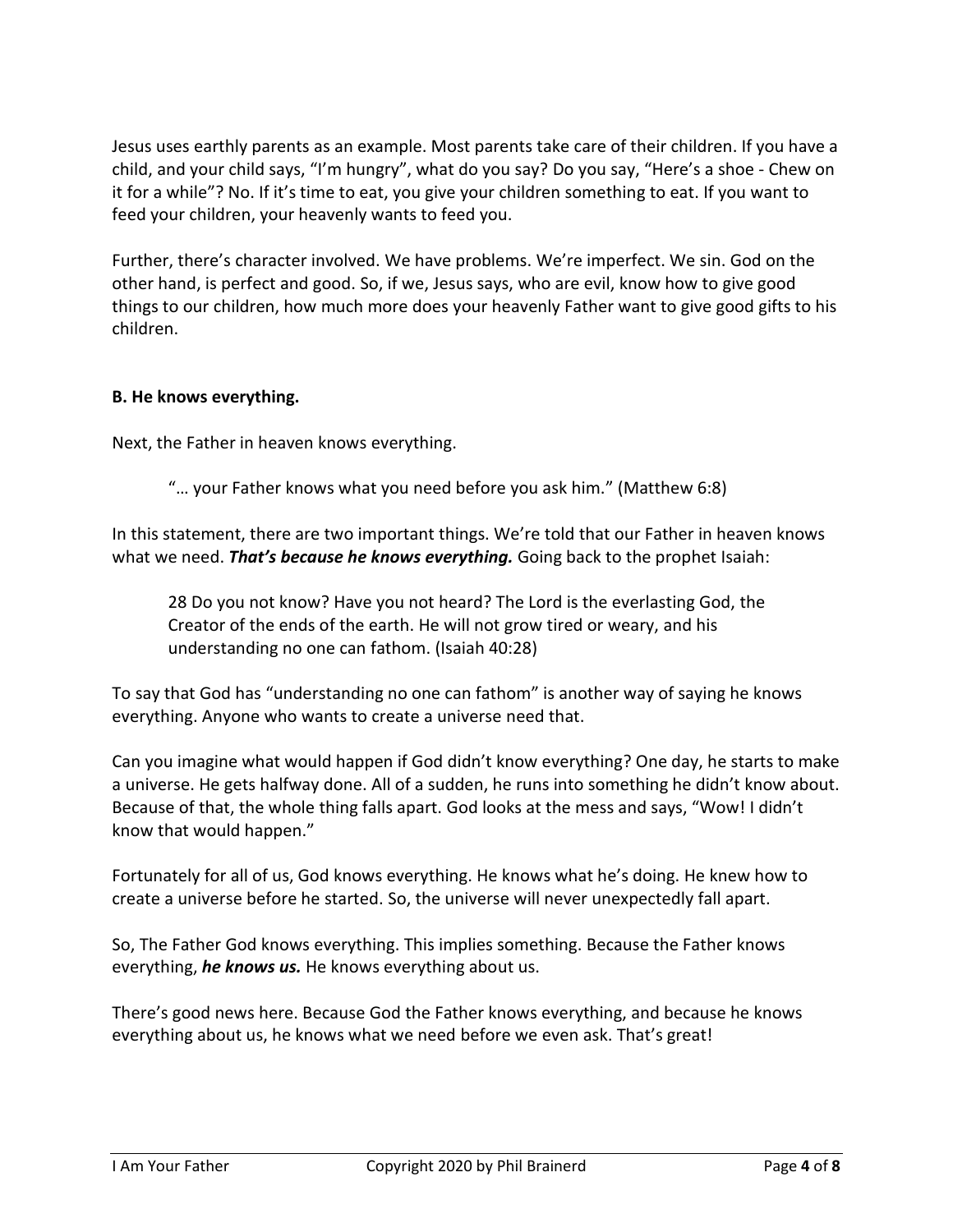But, there's also potentially bad news. If God the Father knows everything about us, he also knows about the bad things. He knows about our sin. Think about the last time you sinned. *God knew about it.*

But there's also good news in that.

If our hearts condemn us, we know that God is greater than our hearts, and he knows everything. (I John 3:20)

Sometimes we sin. Actually, lots of times. Sometimes, our hearts condemn us. But God the Father is greater than our hearts.

We learned that God is good. But, there's something even more important for us.

### **C. He values us.**

God the Father *values* us. He thinks we're very valuable.

Look at the birds of the air; they do not sow or reap or store away in barns, and yet your heavenly Father feeds them. Are you not much more valuable than they? (Matthew 6:26)

There are lots of birds out there. There's a magazine called "birding-world". It says there are over 100 billion birds in the world. That's a lot of birds. And yet, the heavenly Father feeds them. Jesus says that you are much more valuable than they. I've spent time in other discussions going into all the scripture, so we won't do it here. Suffice it to say that, to the Father, humans are the most valuable form of life in on our planet. By far. That means your heavenly Father values you.

As I said, we don't have time to go into his here, but God doesn't merely value you. He loves you. And in fact, the modern word "love" may not cut it. What's the word we should use? God cherishes you. Yes, he cherishes you.

### **III. Why would anyone not want to meet him?**

So, our heavenly Father is the God who created the universe. He has great power. In fact, all power. He has great knowledge. In fact, all knowledge. He knows everything. He is good. He values us highly. He cherishes us.

So, why would anyone *not* want to meet him?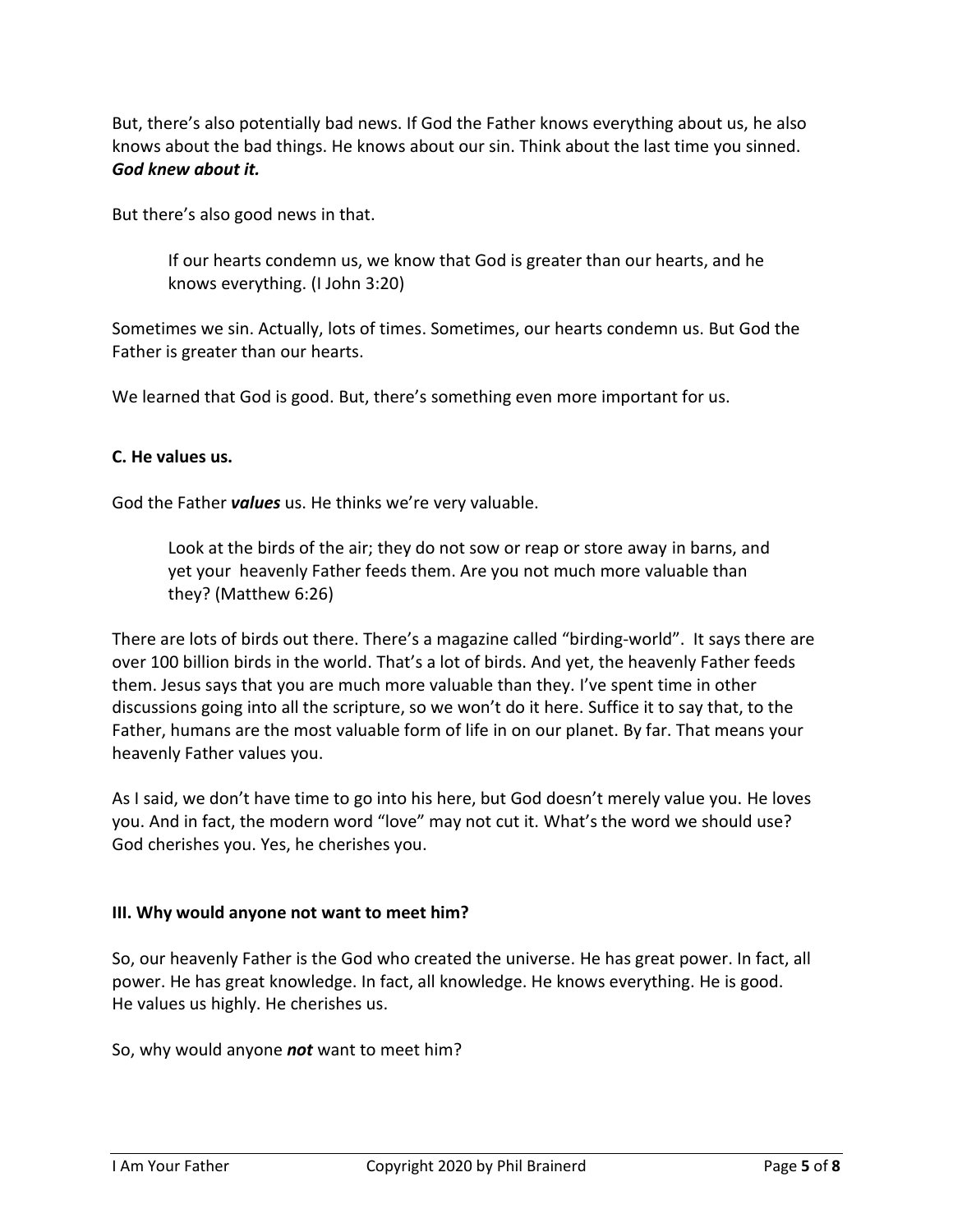Because God is not the only voice in our world. There are other voices. You've heard me refer to them as the idols. Those other voices, the idols, want to control our world. When people listen to the idols, they want to kick God off his throne.

Here' a passage of Scripture that we should get accustomed to. All Scripture is important, but certain segments stand out. Here it is:

Why do the nations conspire and the peoples plot in vain? The kings of the earth rise up and the rulers band together against the Lord and against his anointed, saying, "Let us break their chains and throw off their shackles." (Psalm 2:1-3)

We live on a planet where most of the population is in rebellion against the heavenly Father. The Father is worthy of having his name being hallowed. He is worthy of being the king of the universe. The other voices, they don't like that. The reasons are many, but for now let's say they are evil and misguided. So, most of the places you go on earth, you will hear lies and distortions about who God is.

He rules with wisdom, goodness, and love. The other voices, they see this as "chains" to be broken. The Father wants to share his wisdom with us. The other voices see these as "shackles" to be broken. Far from helping to create a world where the Father's name is hallowed, the other voices foment hatred of God. They want his name to be hated and despised.

So, the average person has a distorted view of God. They view God the way Luke Skywalker viewed his father, Darth Vader. The average person thinks that if they were to meet their heavenly Father, it would be like Luke on the narrow ledge crying out, "no-ooooo". And so, the average resident of planet earth joins the rebellion. *That's why we see a world that's breaking all around us.*

# **IV. How can you meet him?**

So, how to you meet your heavenly Father? Let's learn more by looking at the words of our Lord recorded by Matthew.

"All things have been committed to me by my Father. No one knows the Son except the Father, and no one knows the Father except the Son and those to whom the Son chooses to reveal him." (Matthew 11:27)

We believe that God is complex, and that he can be described as "Father, Son, and Holy Spirit". This is also known as "Trinity". I addressed that topic a while back in a message entitled, "God is Complex". I'll invite you to find that message on our web site if you're interested.

Jesus, God the Son, says that all things have been committed to him by his Father. He says no one completely knows the father except him.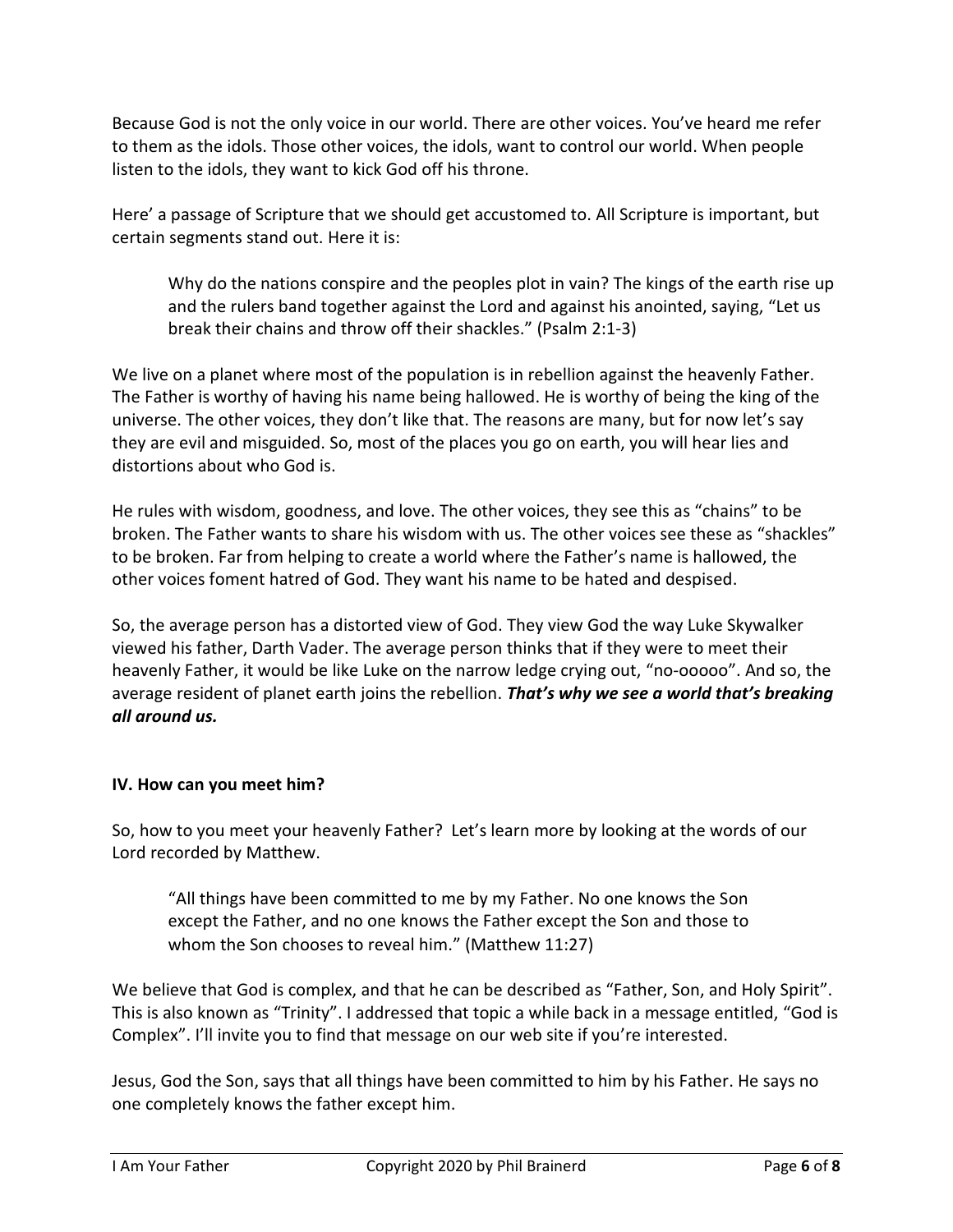*This is important: Jesus says that he chooses to reveal the Father to people.* Unless he does that, no one can know the Father. Let's make this personal.

- Unless Jesus reveals the Father to you, you can't know the Father.
- If you want to meet the Father who lives in heaven, you must do so through Jesus, the Son.

How does this work, exactly? The answer to that is both simple and complex. On the complex side, theologians have debated and whole denominations have been divided. So, we'll have to leave the complex part for another day.

On the simple side, let's start with this: *You must believe in Jesus and receive him.*

12 Yet to all who did receive him, to those who believed in his name, he gave the right to become children of God— 13 children born not of natural descent, nor of human decision or a husband's will, but born of God. (John 1:12-13)

# *You must do these things: believe and receive.*

What do you believe? Believe God is good and that he loves you.

For God so loved the world that he gave his one and only Son, that whoever believes in him shall not perish but have eternal life. (John 3:16)

Believe that God is powerful. He is the Creator who has power over life and death.

If you declare with your mouth, "Jesus is Lord," and believe in your heart that God raised him from the dead, you will be saved. (Romans 10:9)

How do you receive? In the same verse we're told to make Jesus our Lord and Master. "If you declare with your mouth, 'Jesus is Lord…'"

If you do those things, believe and receive, you become a child of God. You can begin to know your heavenly Father.

At this point, I'd like to add one thing. Our session is coming to a close, so I'll make a personal observation: *Once you do this, you need to give the Father time.*

It takes time for a master artist to create a fine work of art. All around us, we're given the idea that anything we want should come right away. Some call this the McDonald's approach to life. That means "I want it now." Others call this the microwave approach to life. That means, "I want it fast." To fully understand who your heavenly Father is, you must give him time. Great chefs only work in fine restaurants. You sit down, you order, and you wait. That's how it is with our heavenly Father. You start by believing and receiving Jesus. Then, you must be patient.